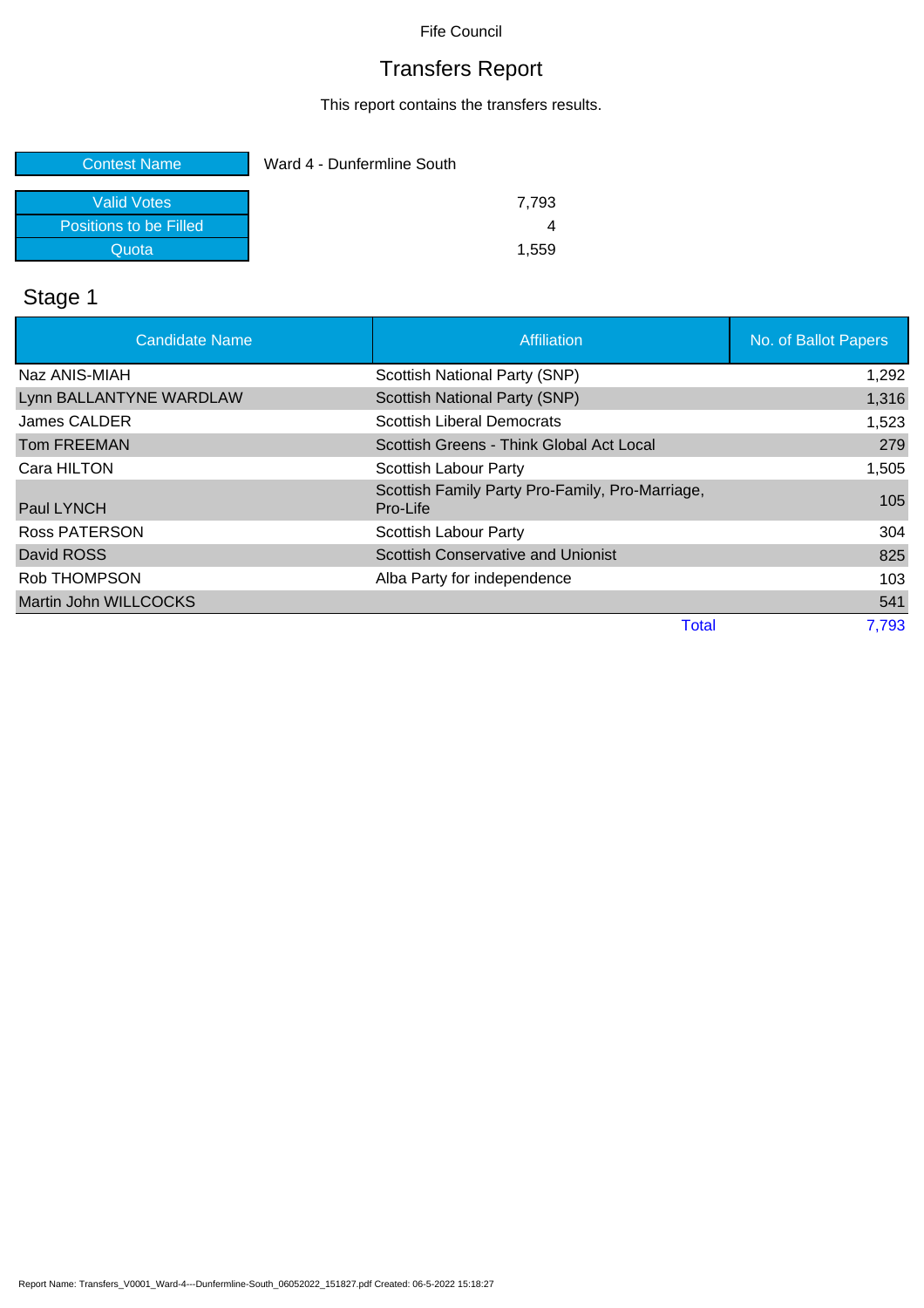# Transfers Report

This report contains the transfers results.

## Stage 2 - Exclusion of Rob THOMPSON 103.00000

| Action                              | No. of Ballot<br><b>Papers</b> | <b>Transfer Value</b> | <b>Votes Transferred</b> |
|-------------------------------------|--------------------------------|-----------------------|--------------------------|
| <b>Transfer to Naz ANIS-MIAH</b>    | 16                             | 1.00000               | 16.00000                 |
| Transfer to Lynn BALLANTYNE WARDLAW | 24                             | 1.00000               | 24.00000                 |
| Transfer to James CALDER            | 5                              | 1.00000               | 5.00000                  |
| <b>Transfer to Tom FREEMAN</b>      | 9                              | 1.00000               | 9.00000                  |
| Transfer to Cara HILTON             | 3                              | 1.00000               | 3.00000                  |
| <b>Transfer to Paul LYNCH</b>       | $\overline{7}$                 | 1.00000               | 7.00000                  |
| <b>Transfer to Ross PATERSON</b>    | 4                              | 1.00000               | 4.00000                  |
| <b>Transfer to David ROSS</b>       | 1                              | 1.00000               | 1.00000                  |
| Transfer to Martin John WILLCOCKS   | 23                             | 1.00000               | 23.00000                 |
|                                     |                                |                       |                          |
| No further preference               | 11                             | 1.00000               | 11.00000                 |
| Not transferred due to rounding     |                                |                       | 0.00000                  |
|                                     | <b>Total</b>                   |                       | 103.00000                |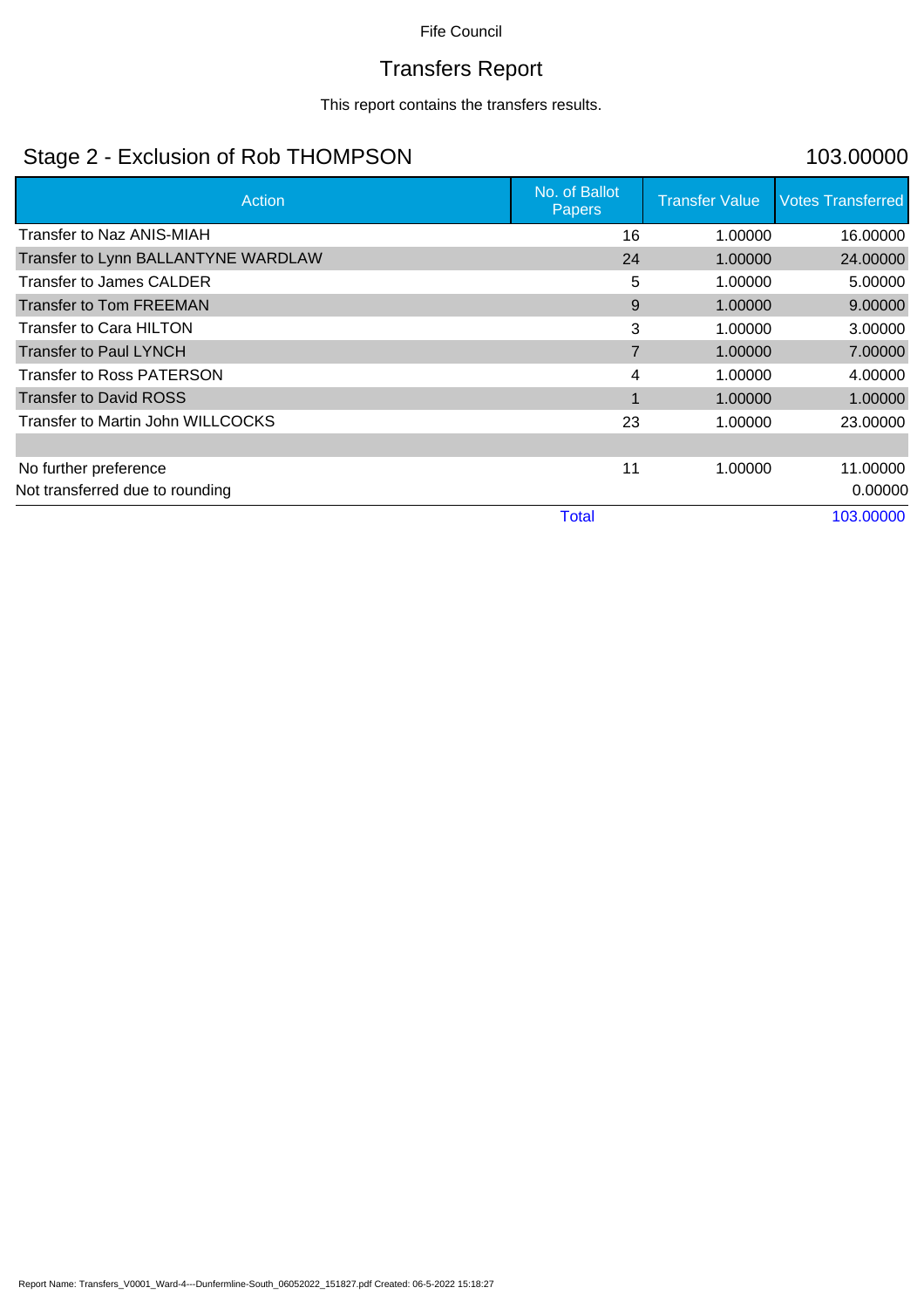# Transfers Report

This report contains the transfers results.

## Stage 3 - Exclusion of Paul LYNCH 112.00000

| Action                              | No. of Ballot<br><b>Papers</b> | <b>Transfer Value</b> | <b>Votes Transferred</b> |
|-------------------------------------|--------------------------------|-----------------------|--------------------------|
| Transfer to Naz ANIS-MIAH           | 6                              | 1.00000               | 6.00000                  |
| Transfer to Lynn BALLANTYNE WARDLAW | 4                              | 1.00000               | 4.00000                  |
| Transfer to James CALDER            | 14                             | 1.00000               | 14.00000                 |
| <b>Transfer to Tom FREEMAN</b>      | $\overline{7}$                 | 1.00000               | 7.00000                  |
| Transfer to Cara HILTON             | 5                              | 1.00000               | 5.00000                  |
| <b>Transfer to Ross PATERSON</b>    | 10                             | 1.00000               | 10.00000                 |
| <b>Transfer to David ROSS</b>       | 20                             | 1.00000               | 20.00000                 |
| Transfer to Martin John WILLCOCKS   | 16                             | 1.00000               | 16.00000                 |
|                                     |                                |                       |                          |
| No further preference               | 30                             | 1.00000               | 30.00000                 |
| Not transferred due to rounding     |                                |                       | 0.00000                  |
|                                     | <b>Total</b>                   |                       | 112.00000                |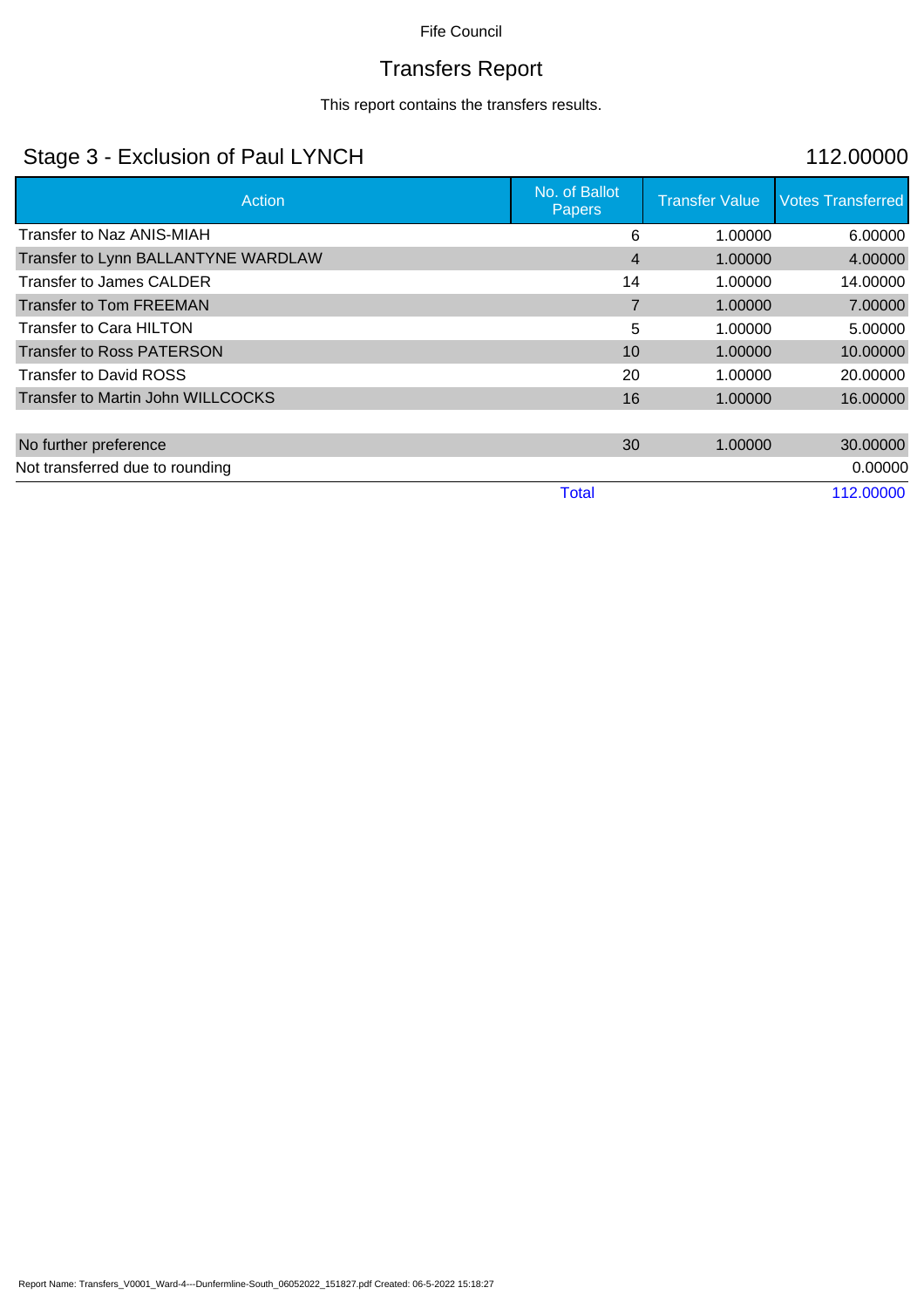# Transfers Report

This report contains the transfers results.

## Stage 4 - Exclusion of Tom FREEMAN 295.00000

| Action                              | No. of Ballot<br><b>Papers</b> | <b>Transfer Value</b> | <b>Votes Transferred</b> |
|-------------------------------------|--------------------------------|-----------------------|--------------------------|
| Transfer to Naz ANIS-MIAH           | 68                             | 1.00000               | 68.00000                 |
| Transfer to Lynn BALLANTYNE WARDLAW | 64                             | 1.00000               | 64.00000                 |
| Transfer to James CALDER            | 44                             | 1.00000               | 44.00000                 |
| <b>Transfer to Cara HILTON</b>      | 37                             | 1.00000               | 37.00000                 |
| <b>Transfer to Ross PATERSON</b>    | 9                              | 1.00000               | 9.00000                  |
| <b>Transfer to David ROSS</b>       | 9                              | 1.00000               | 9.00000                  |
| Transfer to Martin John WILLCOCKS   | 31                             | 1.00000               | 31.00000                 |
|                                     |                                |                       |                          |
| No further preference               | 33                             | 1.00000               | 33.00000                 |
| Not transferred due to rounding     |                                |                       | 0.00000                  |
|                                     | <b>Total</b>                   |                       | 295,00000                |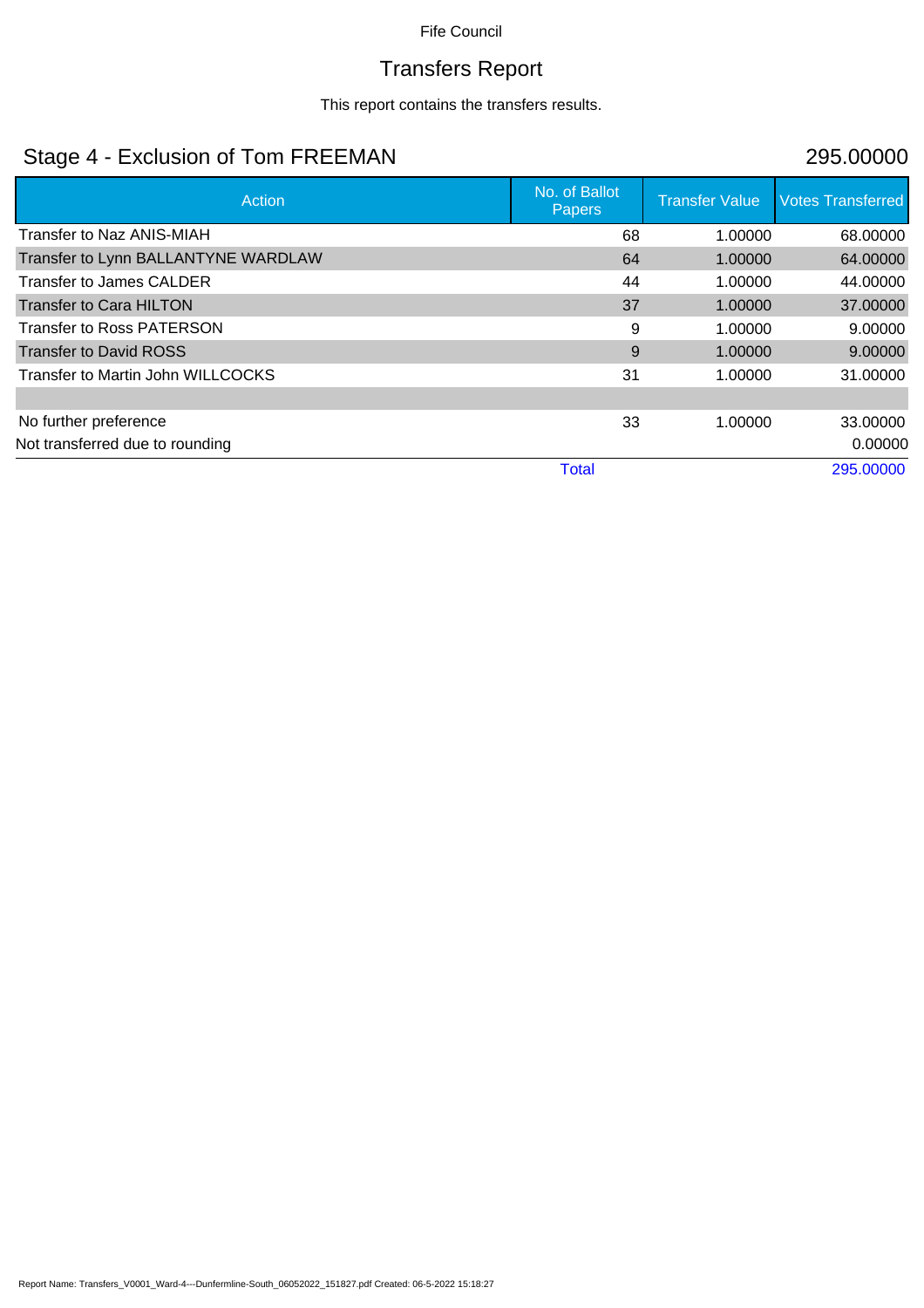# Transfers Report

This report contains the transfers results.

## Stage 5 - Surplus of James CALDER 27.00000

| Action                              | No. of Ballot<br><b>Papers</b> | <b>Transfer Value</b> | <b>Votes Transferred</b> |
|-------------------------------------|--------------------------------|-----------------------|--------------------------|
| Transfer to Naz ANIS-MIAH           | 81                             | 0.01702               | 1.37862                  |
| Transfer to Lynn BALLANTYNE WARDLAW | 117                            | 0.01702               | 1.99134                  |
| <b>Transfer to Cara HILTON</b>      | 497                            | 0.01702               | 8.45894                  |
| <b>Transfer to Ross PATERSON</b>    | 87                             | 0.01702               | 1.48074                  |
| <b>Transfer to David ROSS</b>       | 331                            | 0.01702               | 5.63362                  |
| Transfer to Martin John WILLCOCKS   | 142                            | 0.01702               | 2.41684                  |
| No further preference               | 331                            | 0.01702               | 5.63362                  |
| Not transferred due to rounding     |                                |                       | 0.00628                  |
|                                     | <b>Total</b>                   |                       | 27.00000                 |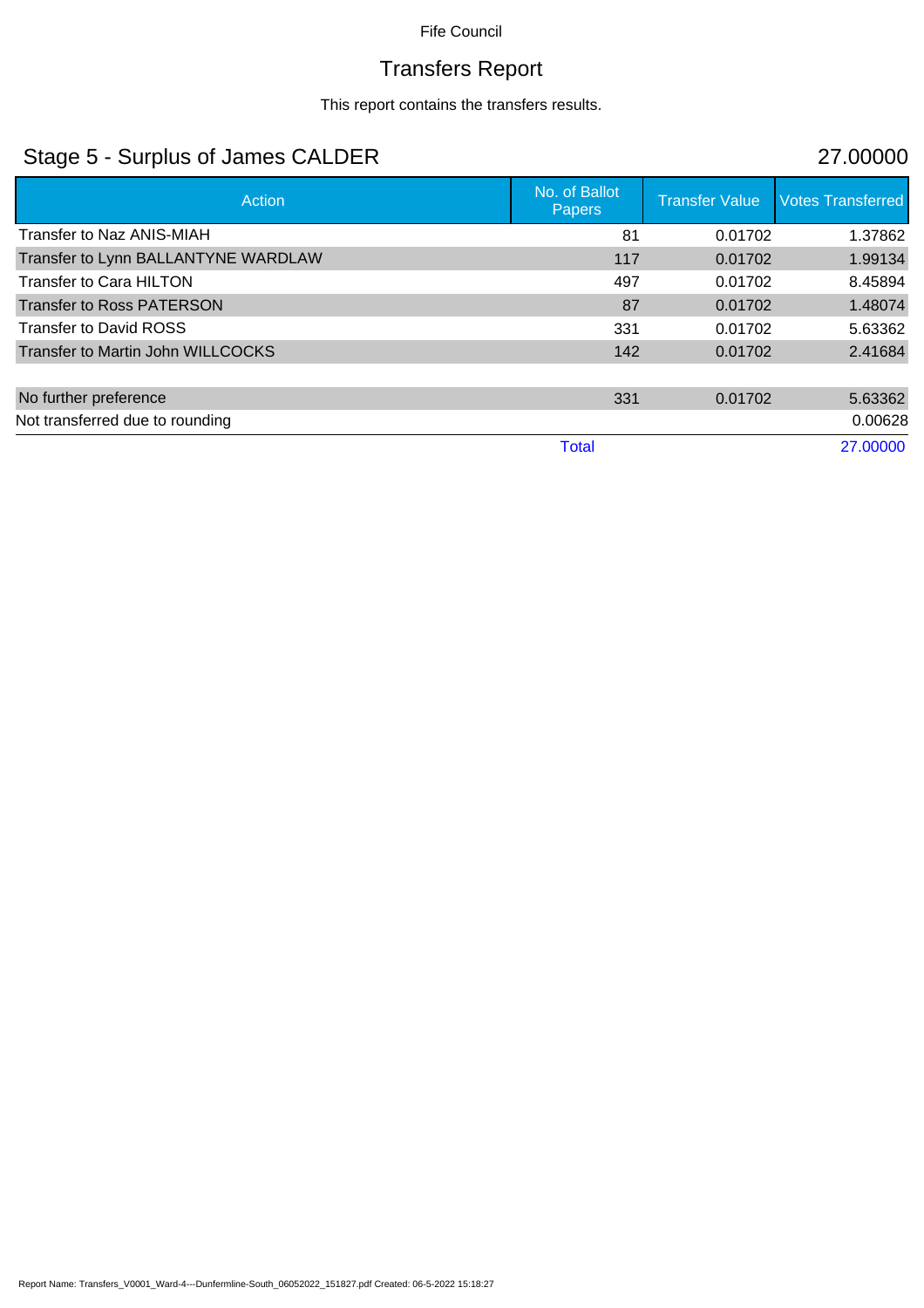# Transfers Report

This report contains the transfers results.

## Stage 6 - Exclusion of Ross PATERSON 328.48074

| Action                              | No. of Ballot<br><b>Papers</b> | <b>Transfer Value</b> | <b>Votes Transferred</b> |
|-------------------------------------|--------------------------------|-----------------------|--------------------------|
| Transfer to Naz ANIS-MIAH           |                                | 1.00000               | 7.00000                  |
| Transfer to Lynn BALLANTYNE WARDLAW | 15                             | 1.00000               | 15.00000                 |
| Transfer to Cara HILTON             | 235                            | 1.00000               | 235.00000                |
| <b>Transfer to David ROSS</b>       | 18                             | 1.00000               | 18.00000                 |
| Transfer to Martin John WILLCOCKS   | 6                              | 1.00000               | 6.00000                  |
| <b>Transfer to Naz ANIS-MIAH</b>    | 5                              | 0.01702               | 0.08510                  |
| Transfer to Lynn BALLANTYNE WARDLAW | 6                              | 0.01702               | 0.10212                  |
| <b>Transfer to Cara HILTON</b>      | 36                             | 0.01702               | 0.61272                  |
| <b>Transfer to David ROSS</b>       | 14                             | 0.01702               | 0.23828                  |
| Transfer to Martin John WILLCOCKS   | $\overline{4}$                 | 0.01702               | 0.06808                  |
|                                     |                                |                       |                          |
| No further preference               | 46                             | 1.00000               | 46.00000                 |
| No further preference               | 22                             | 0.01702               | 0.37444                  |
| Not transferred due to rounding     |                                |                       | 0.00000                  |
|                                     | <b>Total</b>                   |                       | 328.48074                |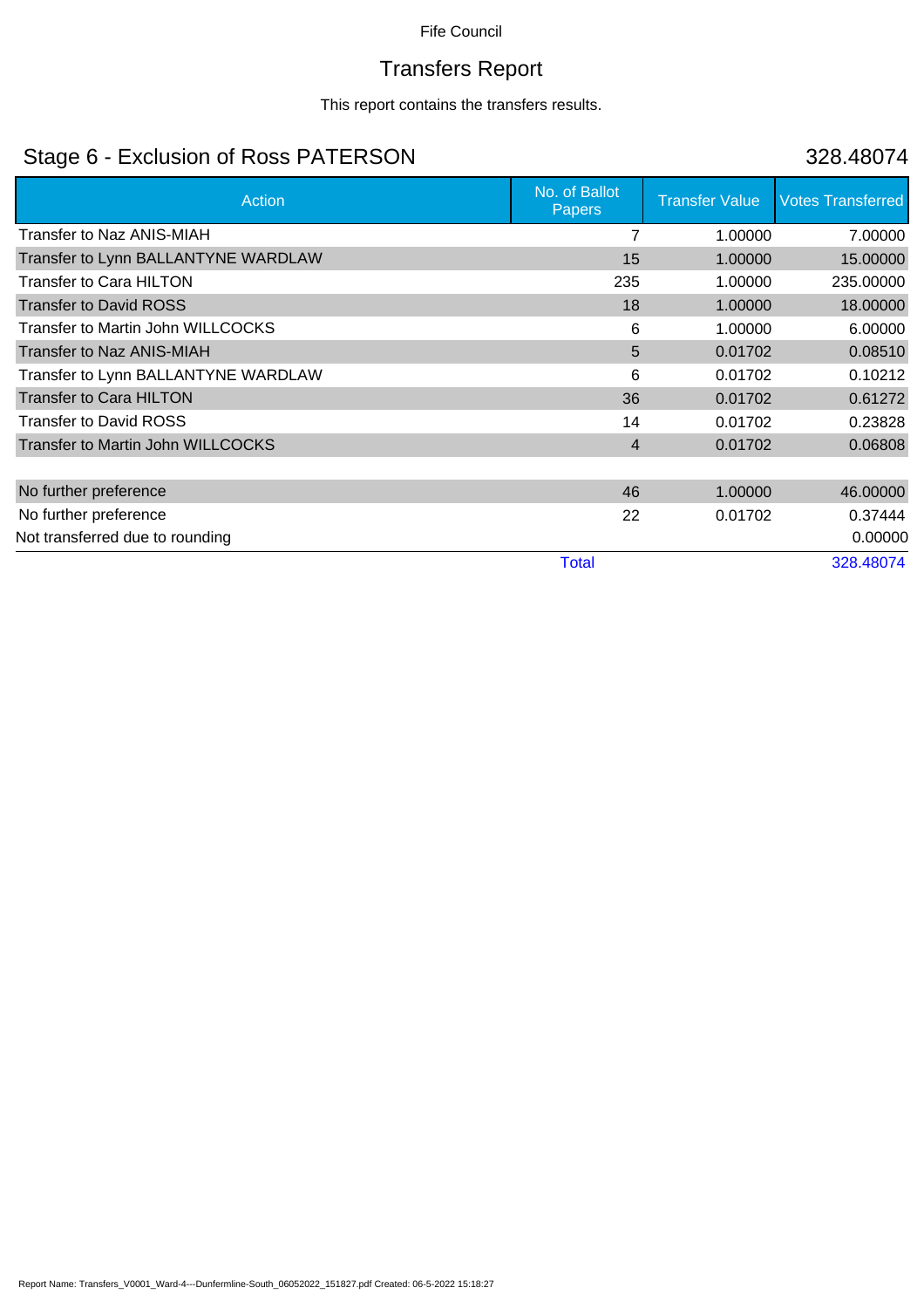# Transfers Report

This report contains the transfers results.

## Stage 7 - Surplus of Cara HILTON 235.07166

| Action                                   | No. of Ballot<br><b>Papers</b> | <b>Transfer Value</b> | <b>Votes Transferred</b> |
|------------------------------------------|--------------------------------|-----------------------|--------------------------|
| Transfer to Naz ANIS-MIAH                | 144                            | 0.13102               | 18.86688                 |
| Transfer to Lynn BALLANTYNE WARDLAW      | 166                            | 0.13102               | 21.74932                 |
| <b>Transfer to David ROSS</b>            | 295                            | 0.13102               | 38.65090                 |
| Transfer to Martin John WILLCOCKS        | 170                            | 0.13102               | 22.27340                 |
| Transfer to Naz ANIS-MIAH                | 27                             | 0.00223               | 0.06021                  |
| Transfer to Lynn BALLANTYNE WARDLAW      | 31                             | 0.00223               | 0.06913                  |
| <b>Transfer to David ROSS</b>            | 99                             | 0.00223               | 0.22077                  |
| <b>Transfer to Martin John WILLCOCKS</b> | 36                             | 0.00223               | 0.08028                  |
|                                          |                                |                       |                          |
| No further preference                    | 1,010                          | 0.13102               | 132.33020                |
| No further preference                    | 340                            | 0.00223               | 0.75820                  |
| Not transferred due to rounding          |                                |                       | 0.01237                  |
|                                          | Total                          |                       | 235.07166                |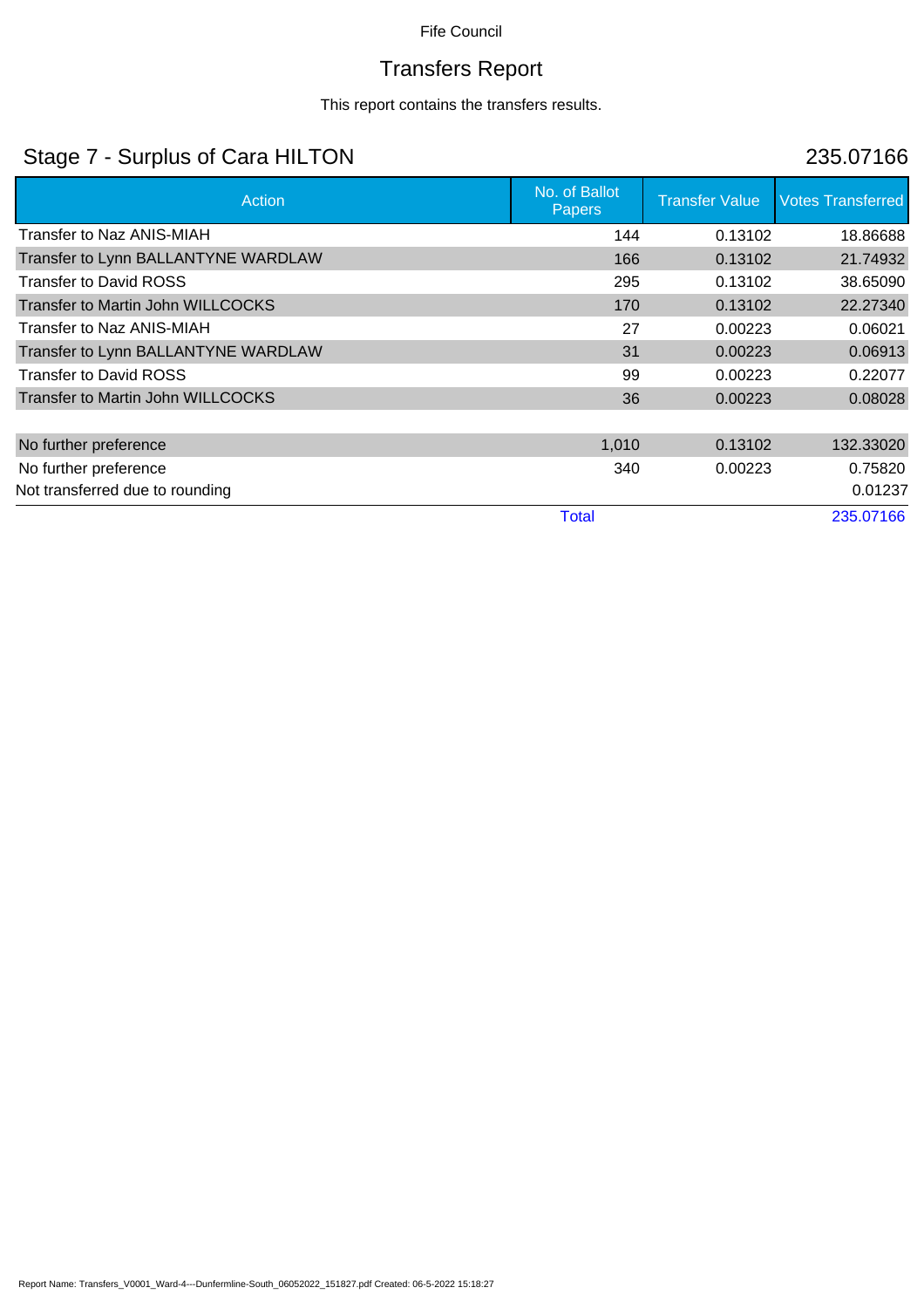# Transfers Report

This report contains the transfers results.

## Stage 8 - Exclusion of Martin John WILLCOCKS 641.83860

| Action                              | No. of Ballot<br><b>Papers</b> | <b>Transfer Value</b> | <b>Votes Transferred</b> |
|-------------------------------------|--------------------------------|-----------------------|--------------------------|
| Transfer to Naz ANIS-MIAH           | 123                            | 1.00000               | 123.00000                |
| Transfer to Lynn BALLANTYNE WARDLAW | 95                             | 1.00000               | 95.00000                 |
| <b>Transfer to David ROSS</b>       | 87                             | 1.00000               | 87.00000                 |
| Transfer to Naz ANIS-MIAH           | 12                             | 0.13102               | 1.57224                  |
| Transfer to Lynn BALLANTYNE WARDLAW | 13                             | 0.13102               | 1.70326                  |
| <b>Transfer to David ROSS</b>       | 21                             | 0.13102               | 2.75142                  |
| Transfer to Naz ANIS-MIAH           | 6                              | 0.01702               | 0.10212                  |
| Transfer to Lynn BALLANTYNE WARDLAW | $\overline{7}$                 | 0.01702               | 0.11914                  |
| <b>Transfer to David ROSS</b>       | 26                             | 0.01702               | 0.44252                  |
| <b>Transfer to Naz ANIS-MIAH</b>    | 3                              | 0.00223               | 0.00669                  |
| <b>Transfer to David ROSS</b>       | 6                              | 0.00223               | 0.01338                  |
|                                     |                                |                       |                          |
| No further preference               | 312                            | 1.00000               | 312.00000                |
| No further preference               | 124                            | 0.13102               | 16.24648                 |
| No further preference               | 107                            | 0.01702               | 1.82114                  |
| No further preference               | 27                             | 0.00223               | 0.06021                  |
| Not transferred due to rounding     |                                |                       | 0.00000                  |
|                                     | <b>Total</b>                   |                       | 641.83860                |